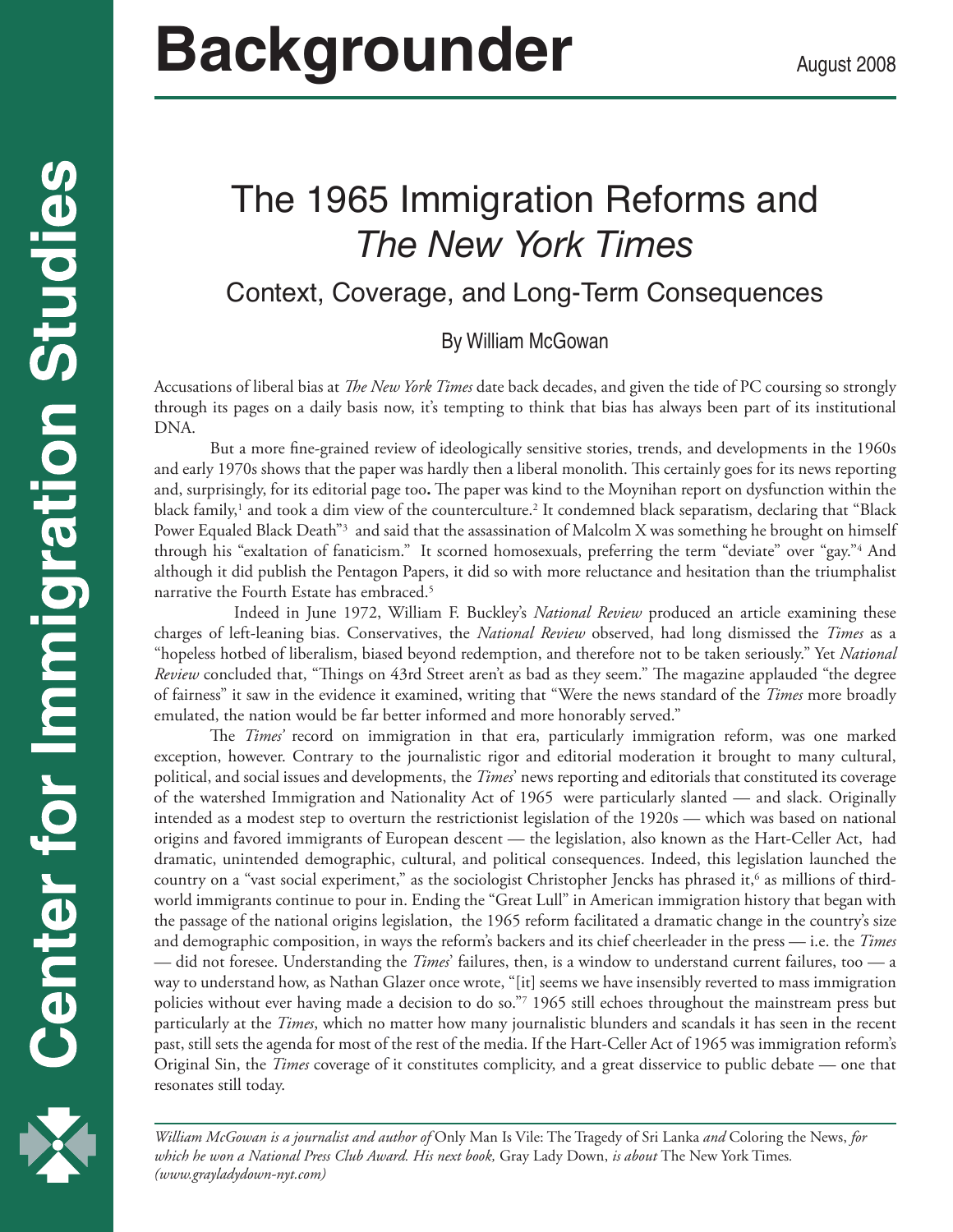#### Center for Immigration Studies

# The Context

At the time, immigration reform was not a pressing public concern. A Harris poll released in May 1965 showed that the public strongly opposed easing immigration law by a two-to-one margin (58 percent to 24 percent).<sup>8</sup> Nevertheless, as civil rights laws loosened the grip of racial discrimination, the national origins system, which favored Irish, German, and British immigration at the expense of Southern and Eastern European, as well as Asian and Latin American immigration, was castigated as the equivalent of Jim Crow, a reflection of theories of ethnic superiority that contradicted "America's ideal of the equality of all men without regard to race, color, creed, or national origin," as Senator Hiram Fong (R-Hawaii) said as Senate hearings began.<sup>9</sup> The push for immigration reform also reflected Cold War moral self-consciousness. How could the United States exert world leadership, asked Congressman Emanuel Celler (D-N.Y.), one of the bill's cosponsors, if our current immigration system was "a gratuitous insult to many nations?"10

Opponents of the bill, most of them conservatives still in disarray from the Goldwater rout in 1964, said it would vastly increase the number of immigrants coming into the country and that the bulk of those immigrants would be coming from third-world nations, representing a threat to the country's existing demographic profile. Myra C. Hacker, Vice President of the New Jersey Coalition of Patriotic Societies, warned of granting entree to "an indeterminately enormous number of aliens from underprivileged lands."11 Whatever may be America's benevolent intent toward many people, Hacker maintained, the bill "fails to give due consideration to the economic needs, the cultural traditions, and the public sentiment of the citizens of the United States." Hacker also said that the bill had "hidden mathematics" about which the public was not being informed.

In the Senate, another opponent, Sam Ervin (D-N.C.), said that it was impossible not to discriminate and that it was therefore alright to favor "groups who historically had the greatest influence in building the nation."12 To put all the earth's peoples on the same basis as prospective immigrants to the United States, Ervin argued, "was to discriminate against the people who had first settled and shaped the country." Ervin found an ally in Senator Robert Byrd (D-W.Va.) who said our current (1965) system is "just and wise," since "additional population" from Western European

countries is "more easily and readily assimilated into the American population." Byrd added: "Why should the United States be the only advanced nation in the world today to develop a guilt complex concerning its immigration policies?"<sup>13</sup>

Rallying their forces, the Johnson Administration, joined by Democratic members of Congress, took to Capitol Hill, issuing reassurances that refuted anxiety about future immigrant flows and the countries from which they came. In his opening remarks, newly elected Massachusetts Democratic Senator Ted Kennedy, who had become Senate floor leader on the legislation, chose to speak to what he said were false fears the bill's opponents were fanning. "First, our cities will not be flooded with a million immigrants annually," Kennedy said.<sup>14</sup> "Under the proposed bill, the present level of immigration remains substantially the same. . . . Secondly, the ethnic mix of this country will not be upset. . . . Contrary to the charges in some quarters, S. 500 will not inundate America with immigrants from any one country or area, or the most populated and economically deprived nations of Africa and Asia." Echoing him, his brother Democratic Senator Robert Kennedy of New York estimated an overall increase of "at most 50,000 a year."<sup>15</sup>

Refuting anxieties about an influx of Asians, Africans, Latin Americans, and people from the Caribbean, officials testified that the bulk of new immigrants would come from large backlogs from Italy, Greece, and Poland. Although the population of Mexico had doubled between 1940 and 1960 and three million Mexicans had come to the United States as temporary workers or *braceros*, Attorney General Nicholas Katzenbach stated that "there is not much pressure to come to the United States from these (third-world) countries."16 Indeed Secretary of State Dean Rusk maintained that the total number of immigrants who would come from India would be 8,000 over the next five years.17 Robert Kennedy had a somewhat lower prediction of 5,000, tops, and added that after that "immigration from that source would virtually disappear."18 Hiram Fong was categorical: "Our cultural pattern would never be changed."19

Supporters of the bill did not merely say the critics were mistaken; they basically said they were bigots. Referring to anxieties voiced by the opposition, Ted Kennedy contended that "The charges I have mentioned are highly emotional, irrational, and with little foundation in fact. They are out of line with the obligations of responsible citizenship. They breed hate of our heritage."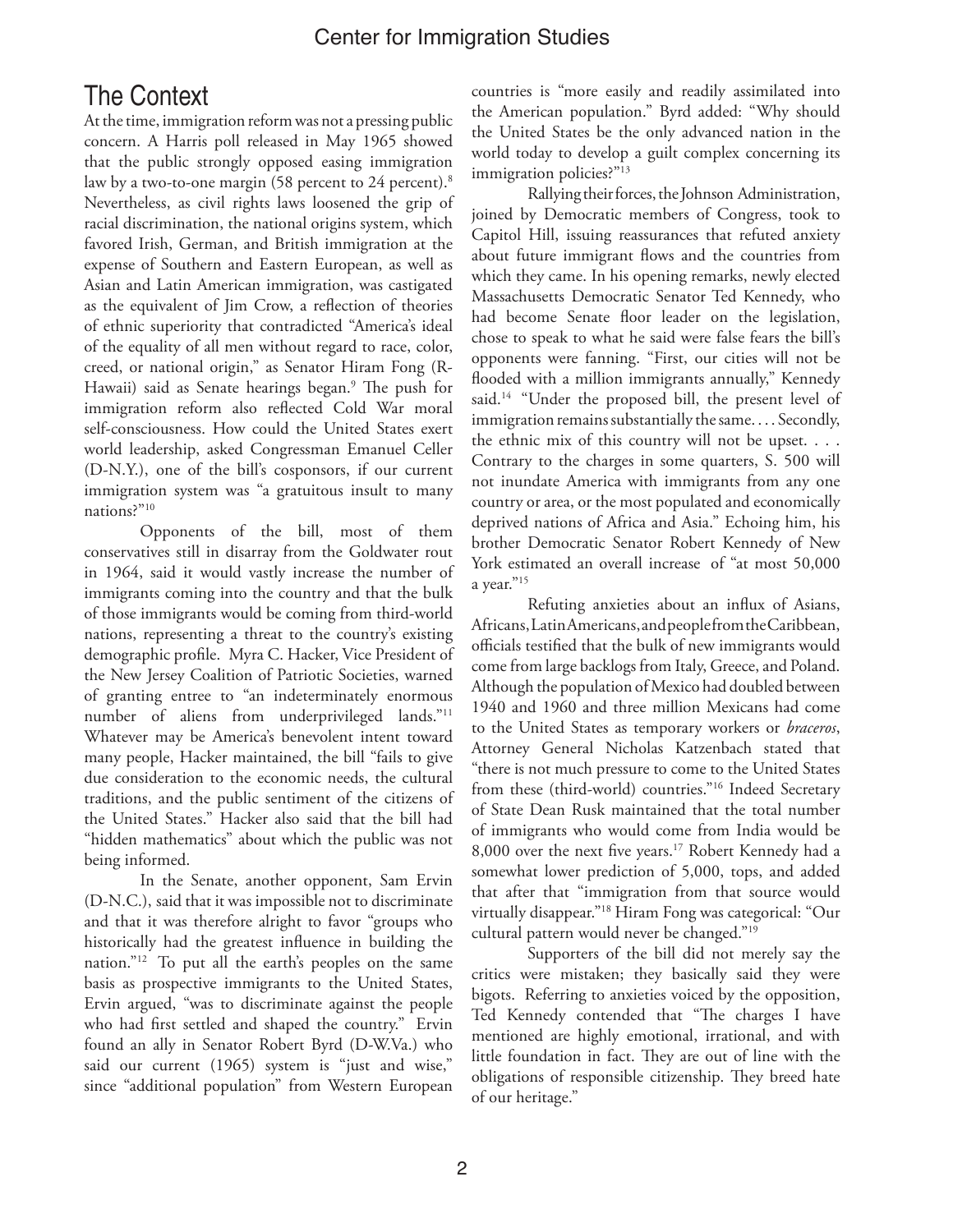#### Center for Immigration Studies

## The Coverage

The *Times* editorial page quickly and firmly established racial rectification as its primary theme.<sup>20</sup> Echoing President Lyndon Johnson, it claimed that there was "no piece of legislation [Hart-Celler] before Congress that in terms of decency and equity is more demanding of passage," and thundered: "In a time when this country is attempting to wipe away ancient wrongs against its Negro citizens, its conscience will not permit a sign at all ports of entry reading: 'Only whites from Northwestern Europe are welcome.'"

Another scalding editorial examined the current law as the product of unfounded paranoia produced by "the mood of Harding isolationism, periodic Red Scares, and the revival of the Ku Klux Klan" in the "reactionary" 1920s.<sup>21</sup> It reminded readers that the national origin quotas were "designed to keep out immigrants from Southern and Eastern Europe and thus stabilize the racial make-up of the nation." The quota system, this editorial contended was also "the illegitimate child of the new social sciences," referring to the then-popular but now discredited theory of eugenics. It cited a sociologist from 50 years before referring to those the law excluded as "beaten members of beaten breeds," and predicted that when Congress voted on the new law, "it is safe to predict that the echoes of the old pseudo-science will once again reverberate in the arguments of the opposition." The "intellectual poison" of racism "is slow to work its way out of any people's system."

What little moderation and caution that was expressed about the new bill was focused on the issue of immigration from Latin America, which had never been subject to ceilings before. "Rather than invite an ugly situation in the future" with a mass influx of Latinos leading to a legislative backlash to shut it off, the *Times* argued that "it would be an act of prudence and foresight to stabilize hemispheric immigration at its present level [of 120,000] on a nondiscriminatory first-come, firstserved basis."<sup>22</sup>

Although the news reporting on the bill's progress was hardly as strident as the editorializing, it was still unmistakably one-sided, clearly in sympathy with sponsoring Sen. Philip Hart (D-Mich.) that the hearings on the bill "would explode some of the scare crows and red herrings about what this bill would do."23 The reporting minimized the anxieties and concerns of the opposition, depicting them in a reactionary light. (The congressional testimony of Myra Hacker, who along with other opponents of the bill questioned the mathematics of the legislation, was noted in a mere sixparagraph item.) $^{24}$  The paper devoted substantially more space to supporters, extolling Democratic leaders and giving prominence to their positions and predictions. It trained a particularly adoring eye on fledgling Senator Ted Kennedy. A 5,000-plus-word Sunday *Magazine* profile on Ted Kennedy, written by editorial board member and Kennedy camp-follower William Shannon, claimed that Kennedy's debut as floor manager of the bill marked "another milestone in the remarkable career of the junior Senator from Massachusetts" and the completion of Kennedy's "political apprenticeship."25 Shannon even touted him as "a hotshot possibility for the presidency," weighing his appeal against brother Bobby's.

This lengthy profile, however, failed in any way to examine the social, cultural, and economic implications of the legislation Kennedy was driving. Although Shannon's salute led with the claim that when the immigration bill came to the Senate floor, the press, galleries, and other Senators will focus "as much on the skill of the sponsor as the merits of the bill," those merits, or demerits, were hardly even mentioned.

The *Times'* preferences were also made clear in coverage of testimony and remarks made by Bobby Kennedy and Attorney General Katzenbach, which got good play. In one news article, Bobby Kennedy predicted the revisions' approval, and said they would show "that one people is not intrinsically superior or inferior to another people." Kennedy went on to cite the large number of naturalized Americans who had played a role in the 1962 orbit space flight of the Gemini 4 and he asked how many others like them might be left "stranded on some foreign shore from joining us here and contributing their genius to a better America."26 A report on Katzenbach's Senate testimony quoted him at length, saying that selecting immigrants based on "personal pedigree" was intolerable. "I do not know how any American could fail to be offended by a system which presumes that some people are inferior to others because of their birthplace," Katzenbach asserted.<sup>27</sup>

The *Times* also played carrots and sticks. Earlier that summer, an editorial chastised Cleveland Democratic Representative Michael Feighan as being unsympathetic to the bill and for favoring a more restrictionist bill of his own. It was that editorial that had invoked the image of a sign "at all ports saying that 'Only whites from Northwestern Europe are welcome.'" That editorial also said that "the country's immigration law, based on racially angled national origins quotas, makes a strange counterpoint to its progressive laws against racial discrimination here at home." But when Feighan threw his support behind the bill, he was feted, credited with guiding and shaping the bill from his congressional immigration subcommittee chair. A News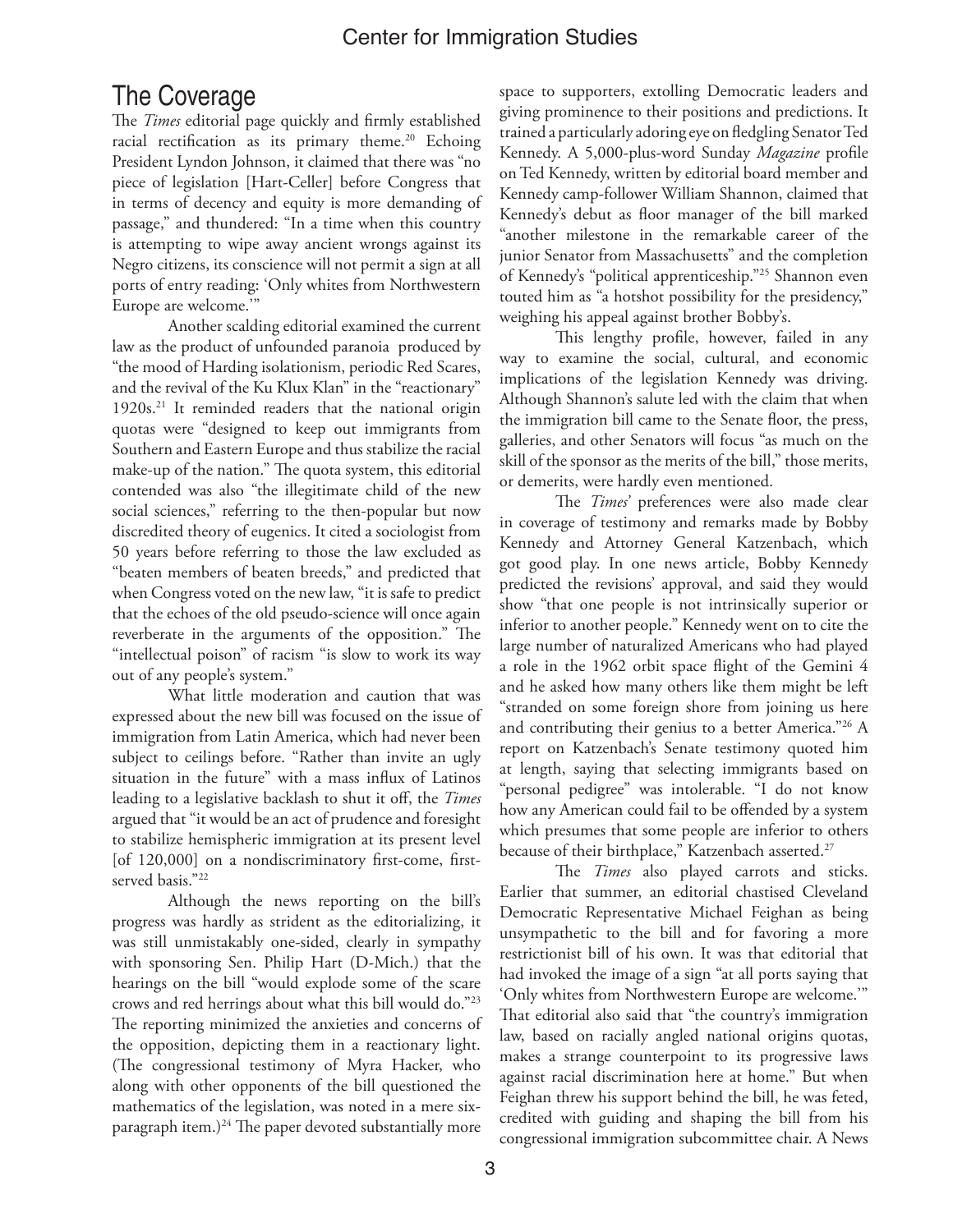#### Center for Immigration Studies

Analysis/"Man in the News" profile<sup>28</sup> that ran three days after the Kennedy magazine piece said that Feighan had been seen as "an intellectual bedfellow of the conservative and patriotic groups who have most stoutly defended the status quo" and that "many of his colleagues regard him as temperamental and unpredictable and bracket him vaguely with 'the right wing cranks.'" Feighan was not "the most likely fellow I can think of to be responsible for an important immigration reform bill like this," one anonymous "government official" told the paper, "But by God, he's done it."

When *Times* news coverage did get into technical details of the reform bill at all, it did so with a marked lack of depth and curiosity, especially toward the reform's "hidden mathematics."29 Uncritically relaying unfounded predictions and glib assurances, it overlooked the elephant in the next room — i.e. massive potential third-world influxes, ignoring the dramatic demographic consequences the legislation would have. "The bill would greatly increase immigration from such nations as Poland, Greece, Italy, and Portugal," one *Times* report maintained, failing to even mention places like India, China, Africa, and Latin America as the source of most of the subsequent post-1965 immigration.30

### Long-Term Consequences

The Senate bill passed by an overwhelming majority, a vote of 76 to 18. As historian Otis Graham has written, "Congress had decisively repudiated the old system for managing immigration, replacing it with what turned out to be an unpredictable and radically new regime."31 The law of unintended consequences, Graham maintained, "was about to produce a major case study." Reformers were putting in place a new system under which total numbers would triple and the source countries of immigration would radically shift from Europe to Latin America and Asia — exactly the two demographic results that the restrictionist campaign of earlier decades strove to prevent and which supporters of the 1965 reform bill said would never happen. Inarguably, every one of the assurances issued by the legislation's supporters proved to

be false. With adoption of the Hart-Celler Immigration Act of 1965, legal immigration began a striking rise from both Latin America and Asia. In the decade of the 1970s, Europe and Canada sent 20 percent of legal immigrants and Latin America and Asia sent 77 percent, a pattern that has continued through the 1980s, 1990s, and into the 2000s.32 (The 5,000 immigrants from India that Robert Kennedy predicted turned out to be many, many times that.) And the ethnic mix of America has been radically altered, with implications that reach into every corner of our policy-making and our politics at the local, state, national, and international levels.

The key to the changes in the immigration flow was the bill's "family reunification" provisions and the chain migration it set off. Although the bill's stated priority was an increase in skilled labor, the many provisions for immigrants to bring relatives and for those other relatives to bring in even more other relatives opened the doors to millions of third-world arrivals who supporters of the legislation, such as the *Times*, had not expected to immigrate. Within a dozen years, one immigrant who had entered as a "skilled immigrant" could generate 25 visas for various family members. "No wonder the 1965 Act came to be called 'the Brothers and Sisters act," one historian joked.<sup>33</sup>

Years later, surveying the impact of the legislation, journalist Theodore White said the 1965 reforms were "noble, revolutionary *and one of the most thoughtless of the many acts of the Great Society*."34 If that is the case, the *Times* bears a good share of responsibility for the lack of thought about unintended side-effects, which ramify to this day. And while no subsequent immigration reform debates have generated coverage quite so egregiously one-sided and myopic, since 1965 the *Times* has failed to report on various immigration debates with needed balance and rigor. Demagogic accusations of nativism continue, as well as an institutional resistance to framing and pursuing vital journalistic questions, demonstrating, on too many occasions, a "contempt prior to investigation" that the 19th century liberal political philosopher Herbert Spencer said "is a bar against all information" and "proof against all arguments."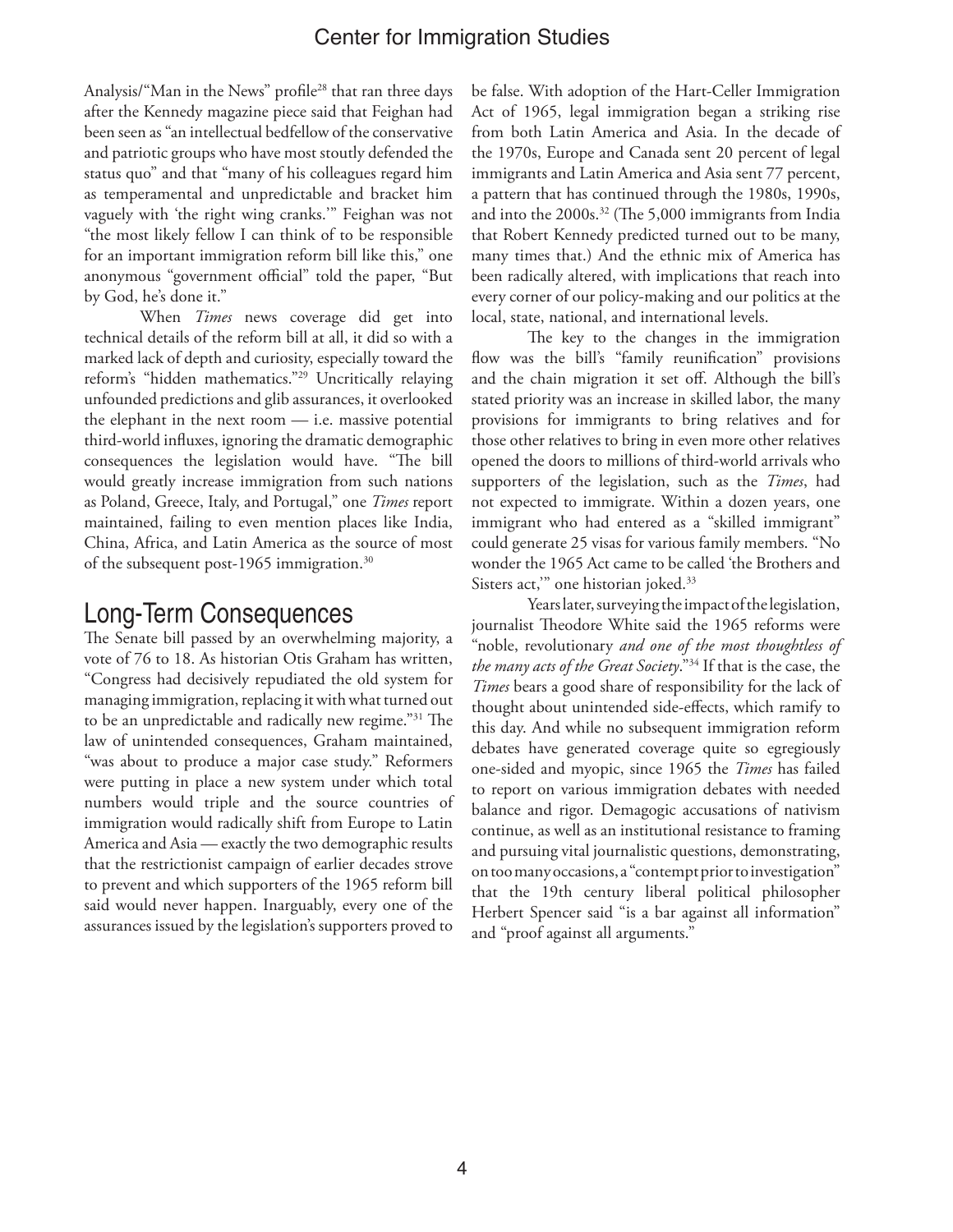# End Notes

<sup>1</sup> *The New York Times,* 11/25/65; *The New York Times,* 8/27/65.

2 Edwin Diamond, *Behind the Times: Inside the New* New York Times. Villard Books, 1993, p. 188.

<sup>3</sup> *The New York Times,* 7/7/66; "Malcolm X," *The New York Times*, 2/11/65.

4 "Nationwide Ring Preying on Prominent Deviates," *The New York Times*, 3/3/66.

5 Susan E. Tifft and Alex S. Jones. *The Trust: The Private and Powerful Family Behind the* New York Times, Little Brown and Company, 1999. pp. 480-493.

6 Christopher Jencks, "Who Should Get In? Pt 1," *New York Review of Books,* 12/20/01.

<sup>7</sup> *The New Republic,* 12/27/93.

8 Otis Graham, *A Vast Social Experiment: The Immigration Act of 1965* (NPG Forum, October 2005); see also Stephen T. Wagner, "The Lingering Death of the National Origins Quota System," PhD dissertation, Harvard University, 1986, pp. 8- 19.

9 Otis Graham, *A Vast Social Experiment*; see also Betty Koed, "The Politics of Immigration Reform," PhD dissertation, University of California, Santa Barbara, 1995.

10 Otis Graham, *A Vast Social Experiment.*

11 Otis Graham, *A Vast Social Experiment*; see also U.S. Senate, Subcommittee on Immigration and Naturalization of the Committee of the Judiciary, Washington, DC, 2/10/65.

12 Otis Graham, *A Vast Social Experiment*; see also Senate Report 748, p. 22.

13 Otis Graham, *A Vast Social Experiment*; see also Congressional Record, Senate, 9/14/65, p. 23,793.

14 Otis Graham, *A Vast Social Experiment*; see also *Congressional Digest*, May 1965, p.152.

15 Otis Graham, *A Vast Social Experiment*; see also: statement by Senator Robert F. Kennedy before the subcommittee on immigration, 1965.

16 Otis Graham, *A Vast Social Experiment*.

<sup>17</sup> See Senate Subcommittee on immigration and naturalization of the Committee on the Judiciary, Washington DC, 2/10/65, p. 65.

18 Otis Graham, *A Vast Social Experiment*; see also: Scott McConnell, "The New Battle Over Immigration," *Fortune,* 5/9/88, p. 94.

<sup>19</sup> Lawrence Auster, "The Path to National Suicide: An Essay on Immigration and Multiculturalism;" see also Senate Committee on the Judiciary, subcommittee on immigration, Hearings on Immigration Reform Act of 1965, 2/10/65 to 3/11/65.

20 "LBJ Echo: Action at Last on Quotas," *The New York Times*, 8/27/65; "Immigration Impasse," *The New York Times*, 6/18/65.

21 "Farewell to Quotas," *The New York Times*, 8/5/65.

22 "New Day on Immigration," *The New York Times*, 9/24/65.

23 "Katzenbach Hits Quotas on Aliens," *The New York Times*, 2/10/65.

<sup>24</sup> "Quota Immigration Backed at Hearing," Associated Press, 5/20/65.

<sup>25</sup> William Shannon, "The Emergence of Senator Kennedy," *The New York Times Magazine*, 8/22/65.

<sup>26</sup> "Kennedy Predicts Approval of Immigration Provisions," *The New York Times*, 6/11/65.

27 "Katzenbach Hits Quotas on Aliens," *The New York Times*, 2/11/65.

28 Michael Aloysius Feighan, "Man in the News: Immigration Reformer," *The New York Times*, 8/24/65.

<sup>29</sup> Lawrence Auster, "The Path to National Suicide: An Essay on Immigration and Multiculturalism;" see also Senate Committee on the Judiciary, subcommittee on immigration, Hearings on Immigration Reform Act of 1965, 2/10/65 to 3/11/65.

30 "President Asks Ending of Quotas for Immigrants," *The New York Times*, 1/14/65.

31 Otis Graham, *A Vast Social Experiment*.

32 Otis Graham, *A Vast Social Experiment*; see also David Reimers, *Still the Golden Door*, Columbia University Press, 1992.

33 David Reimers, "An Unintended Reform: The 1965 Immigration Act and Third World Immigration to the United States," *Journal of American Ethnic History*, Fall 1983.

<sup>34</sup> *America in Search of Itself*, Harper Collins, 1984, p. 363.